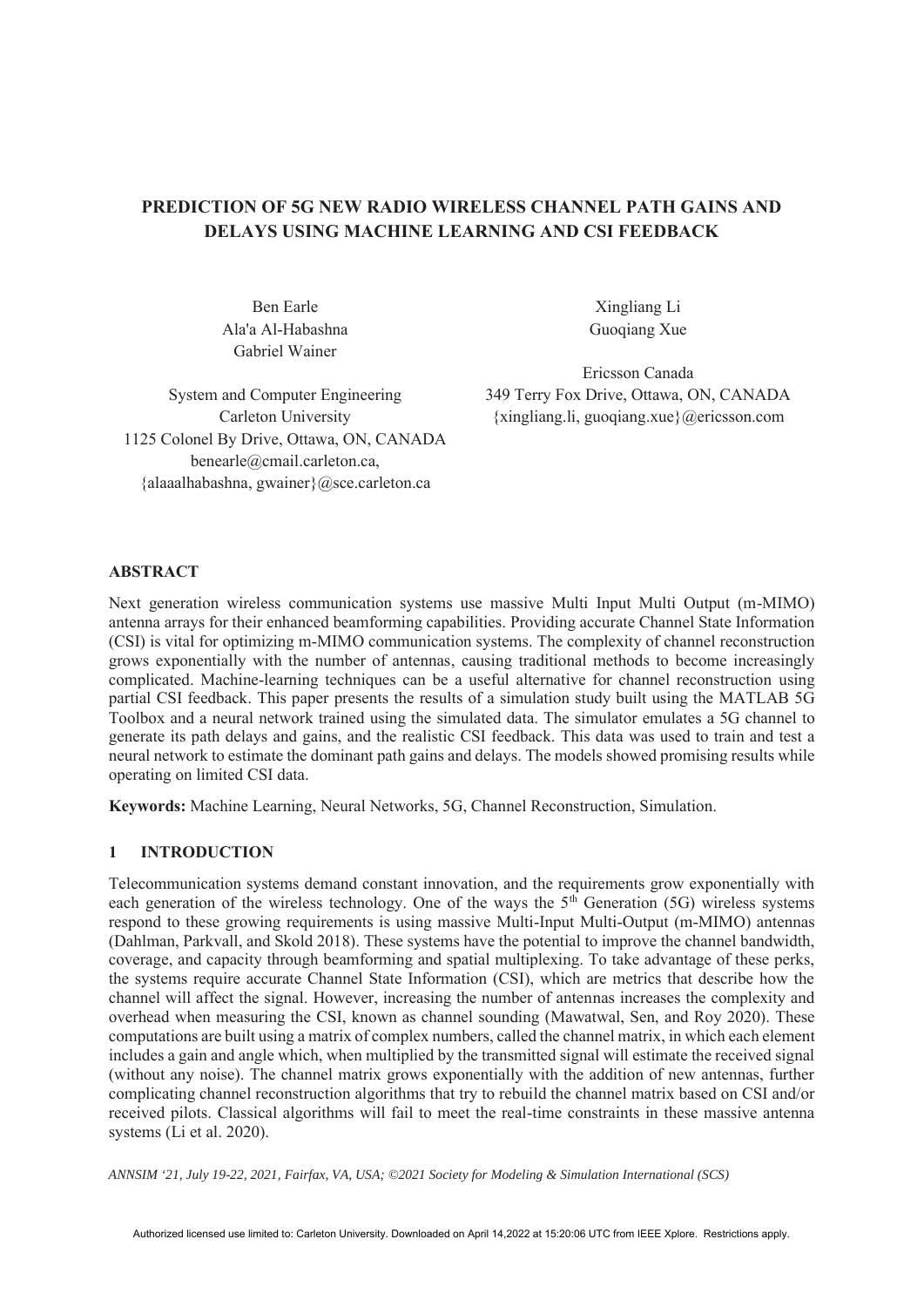Machine Learning (ML) is an increasingly popular approach for improving the accuracy, feedback overhead, and runtime of channel reconstruction (Ye, Li, and Juang 2018). 5G wireless communication systems are complex, making it difficult to implement and maintain new algorithms. Additionally, classical algorithms such as those described in (Han et al. 2019) and (Liu, Lau, and Dai 2106) have very high computational complexity. Alternatively, data-driven models eliminate the analytical complexity in the conventional methods above. ML can easily identify trends in multi-dimensional data in ways that humans cannot. Although, training a model is computationally taxing and requires a lot of data, once the model has been trained, it is very fast to execute (Li et al. 2020). ML solutions are often faster to execute and with equivalent performance, if not better, than existing solutions.

This research proposes a method for channel reconstruction from limited CSI using NN. The data was generated using a simulator built with the MATLAB 5G Toolbox (MathWorks 2020). The MATLAB 5G toolbox provides a library of functions and examples for simulating the 5G NR wireless channels. This includes various physical layer models to simulate the functionality of the transmitter and receiver (e.g., modulation and encoding) as well as the different effects of the wireless channel. The data is generated by simulating a wireless channel and calculating the CSI, which is recorded along with the path gains and angles. A path is a physical route through the channel traveled by the wireless signal; a path is characterized by its delay, angle, and gain. A combination of the 5G toolbox functions and custom functions calculate the CSI, including the Channel Quality Indicator (CQI), Received Signal Strength Indicator (RSSI), Precoding Matrix Indicator (PMI), and Rank Indicator (RI). These metrics are commonly calculated in practice and will be used as the input features for the ML model. The data from multiple simulations is aggregated and stored to be used to train a Neural Network (NN) in the statistical programing language R. The NN models predict the dominant path gains and delays from partial CSI feedback. Many different NN were tested using different combinations of the CSI to determine which would give optimal results. The predicted path gains and delays can be used to reconstruct the channel. Results show that the accuracy of the NN is promising while operating with limited CSI.

The remainder of this paper is organized as follows. First, the background section defines the wireless channel model, MIMO systems, describe the CSI used in the NN and other channel reconstruction techniques. Section 3 explains the experiment and the NN model used. Section 4 describes the simulator, along with its configurable components and outputs. Section 5 presents the output of the simulator and the trained NN's channel path predictions. Finally, Section 6 concludes the paper.

# **2 BACKGROUND AND RELATED WORK**

This section provides an overview of the wireless communication and ML topics involved in this work. It includes a definition of wireless channels, beamforming and m-MIMO antennas, CSI, Orthogonal Frequency Division Multiplexing (OFDM) transmission grids, and ML.

### **2.1 Wireless Channels**

A channel is a physical transmission medium. In the case of wireless communication, the channel is the effects of the environment on the radio waves as they travel between transmitter and receiver. Wireless channels can be impacted by many factors: pathloss, shadowing and multipath effects. The pathloss is the attenuation due to the distance between the transmitter and the receiver. Free-Space Path Loss (FSPL) is the simplest form of pathloss, shown in the following equation (Tse and Viswanat 2004),

$$
FSPL = \left(\frac{4\pi df}{c}\right)^2\tag{1}
$$

where *d* is the distance, *f* is the carrier frequency, and *c* is the speed of light. The attenuation increases exponentially with distance. The channel's effect on the transmitted signal is represented as a matrix, if known, the transmitter and receiver can work around the physical limitations in the channel to communicate more effectively.  $Y = H * S + Z$  shows how the received signal is related to the transmitted signal. Let *N*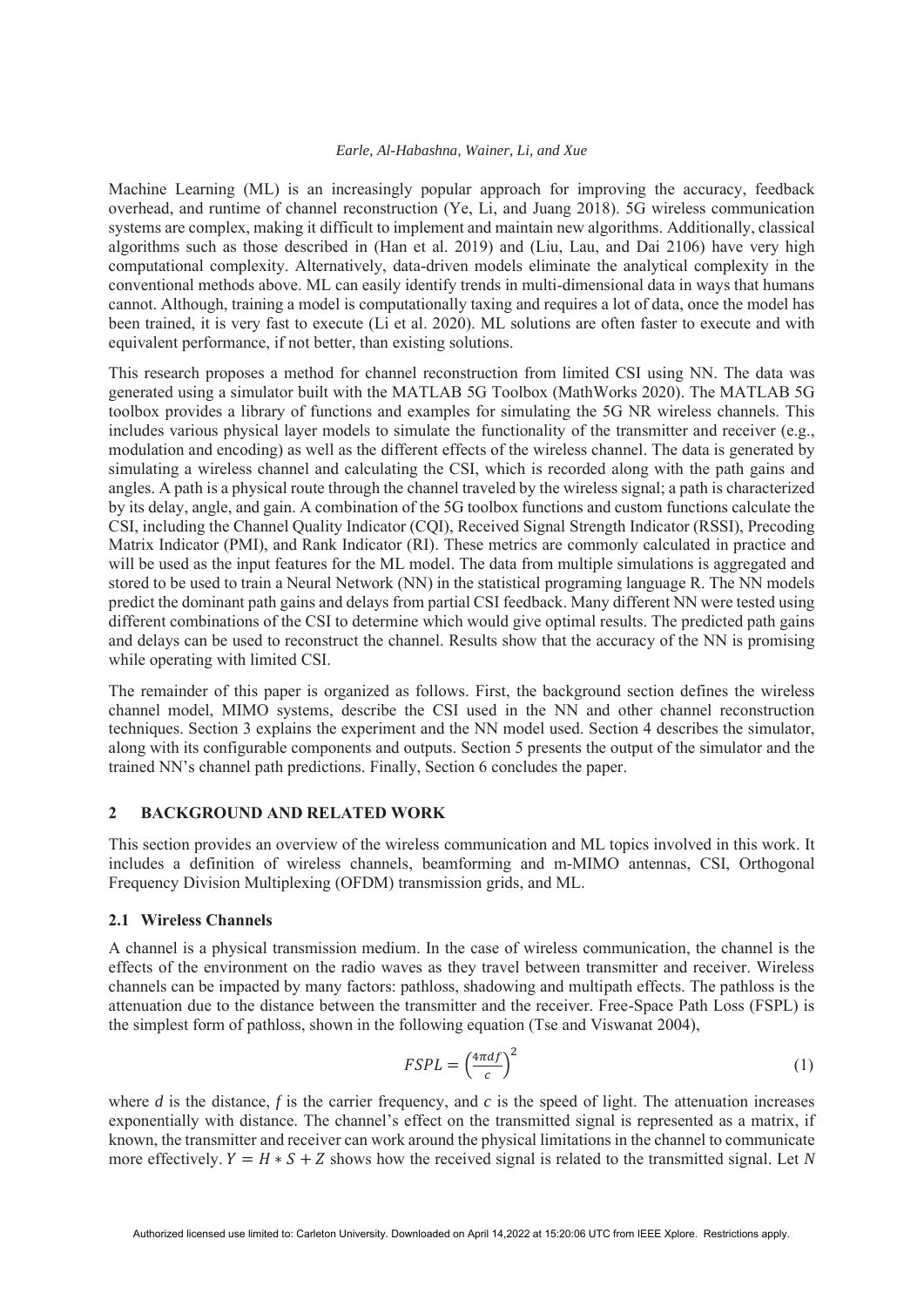be the number of subcarriers.  $M_{TX}$  and  $M_{RX}$  are the number of antennas on the transmitter and receiver, respectively. *S* is the transmitted signal which has the dimension  $[M_{TX} \times N]$ . *H* is the channel matrix and has dimension  $[M_{RX} \times M_{TX}]$ . *Z* is the additive noise, and *Y* is the received signal, both with dimension  $[M_{RX}$ *× N*]. A wireless channel will apply some form of attenuation and phase shift to each of the transmitted symbols.

Wireless signals are also impacted by objects in their path, causing them to experience reflection, refraction, and dispersion. Shadowing is the attenuation caused by obstacles in the path between the transmitter and receiver. Signals are not limited to following a single path to the receiver, which also affects the channel; often referred to as multipath effects. Each path will experience a different channel, as they may have different obstacles and/or distances. This will cause the signals to take a different amount of time to propagate to the receiver resulting in a different delay, phase, and gain for each of these paths. When adding signals that are out of phase, they can either add constructively or destructively. Moving the receiver slightly can change the relative phase between signals causing a significant change in received power. The channel matrix can be reconstructed with knowledge of the path gains, angles, and delays; shown in (Li et al. 2020) and (Han et al. 2019).

# **2.1.1 Tapped Delay Line Channel**

Tapped Delay Line (TDL) is a multipath channel model defined by the 3rd Generation Partnership Project (3GPP) for link level simulations. The MATLAB 5G Toolbox implements a TDL channel model following the standard definitions found in (3GPP 2020). This channel has five premade profiles labeled TDL-A through TDL-E. The A-C models are for Non-Line Of Sight (NLOS) applications, whereas D and E are for Line Of Sight (LOS). A TDL channel profile has a predetermined path, and each of the delays and gains are constant for that profile. However, the channel profiles can be scaled in delay spread and doppler shift.

The Delay Spread of a channel is the difference between the propagation delays on each channel path. The Delay Spread of a channel is the difference between propagation delays on each channel path. Delay spread is inversely related with the coherence bandwidth, which defines the range of frequencies which have similar fading patterns. The longer the delay spread the more frequency selective fading a channel will experience and the more each transmitted symbol will interference with the future symbols; known as inter symbol interference (Linnartz, Delay Spread 2021). The Delay Spread is offered as a parameter to the TDL channel to scale the path delays in its default profiles. 3GPP suggest reasonable values for delay spreads, shown in table 1. They suggest using a shorter delay spread of LOS applications and longer delay spreads for NLOS paths. Indoor applications also typically have shorter delay spreads compared to an urban macro cell which will have very long delays.

| Model      | Delay Spread |
|------------|--------------|
| Very short | $10$ ns      |
| Short      | $30$ ns      |
| Nominal    | $100$ ns     |
| Long       | $300$ ns     |
| Very long  | $1000$ ns    |

Table 1: Delay Spread Range (3GPP 2020).

The Doppler Shift represents a change in the frequency of a wave due to the relative velocity between the wave's source and its receiver (Tse and Viswanat 2004). This effect applies to both electromagnetic and sound waves (this is clearly heard in the noise that vehicles make when driving by quickly: when they are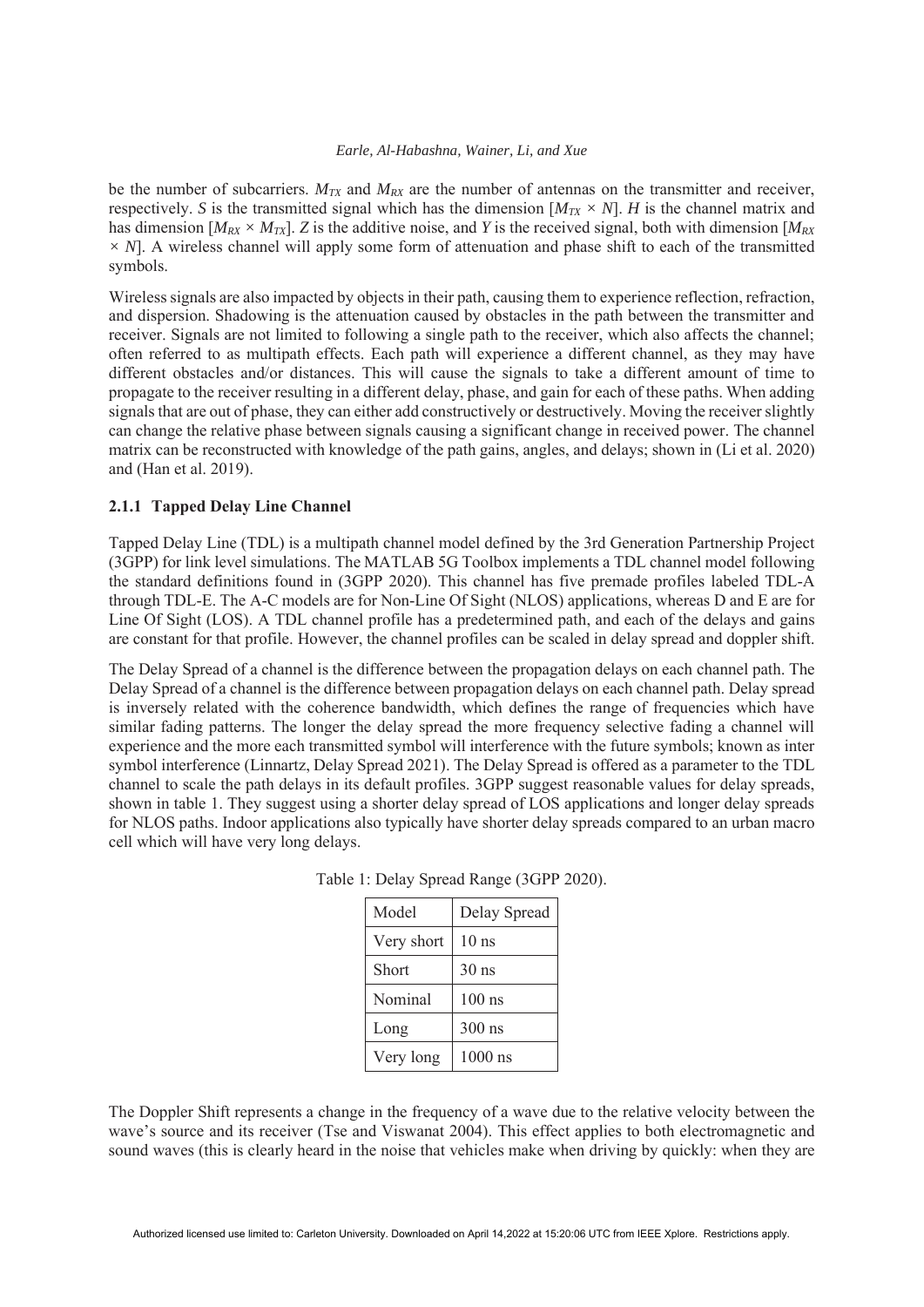approaching, the sound waves are compressed, resulting in a higher frequency noise, and once it passes the observer, the sound waves are stretched, resulting in lower frequency noise). In the case of wireless systems, there is a Doppler Shift when the User Equipment (UE) is in motion relative to the Base Station (BS). The following equation shows how the doppler shift is calculated.

$$
doppler\, shift = \frac{f \cdot v}{c} \tag{2}
$$

The carrier frequency is *f*, the velocity of the UE is *v*, and the speed of light is *c*. This equation is used to calculate a reasonable doppler shift for the simulation. The relative velocity depends on the angle the receiver's direction of travel, in multipath channels each path may arrive with a different angle. This means that the Doppler Shift for each path will be different. The TDL channel model uses a specified maximum Doppler Shift to calculate the Doppler Spread, which accounts for the difference in the Doppler Shifts between paths (Linnartz, 2021).

# **2.1.2 Channel State Information**

Reference signals known to both the transmitter and receiver are sent through the channel and analyzed by the receiver, which can predict the channel effects based on the difference between the known signal and the received signal. The receiver uses the reference signal to calculate a variety of CSI which is sent back to the transmitter and used to optimize the communications. The CSI metrics considered in this research are SNR, RSSI, CQI, PMI, and RI. Signal to Noise Ratio (SNR) describes how much more powerful the signal is compared to the background noise. The higher the SNR, the easier it is to distinguish the signal from the noise. The transmitter uses the SNR to determine which modulation scheme to use, higher SNR will support more bits per second you have not said much about the "symbol". RSSI simply returns the signal power measured at the receiver in negative dB, it typically ranges from 0-127. The CQI is an index into a list of SNR ranges. The SNR is measured and compared to a list of 15 ranges, the CQI is the index to the range that matches the SNR. The higher the CQI, the better the SNR range. PMI is used in MIMO systems; it is an index into a list of potential precoding matrices. The matrix selected will be multiplied by the signals to be transmitted, mapping and scaling them for the appropriate antennas. The PMI is related to the angles of the channel and is used for beamforming. Finally, RI is related to the rank of the channel matrix, if the RI is only rank 1 that means there is one independent path through the signal. The RI is used to know how many independent paths there are between the transmitter and receiver. If paths are independent, then the system can transmit different data streams over them and still recover the data. The transmitter will consider the PMI and RI together to choose the appropriate precoder matrix.

#### **2.1.3 Orthogonal Frequency Division Multiplexing (OFDM)**

OFDM is the most common modulation scheme in modern communication systems. It splits the available frequency bandwidth into many narrow band subcarriers and transmits many symbols in parallel at a lower symbol rate. This approach avoids the extra complications caused by high data rates while maintaining the same throughput, achieving high spectral efficiency. An OFDM grid is used when scheduling OFDM transmissions. The grid breaks the available bandwidth into subcarriers and resource blocks, which are a collection of subcarriers (Zaidi et al. 2018). In the time domain each element represents an OFDM symbol and a collection of 14 symbols makes a slot. A single element is called a resource element, although blocks and slots are the smallest schedulable units. Each resource element will have a different channel effect on each of the transmit antennas. The channel matrix will be four dimensioned: frequency subcarrier *×* time slot *×* receive antenna *×* transmit antenna. The OFDM grid will be populated with various symbols, such as, reference, control, or data signals. The UE and the BS will agree on which symbols will be used for what transmission in advance.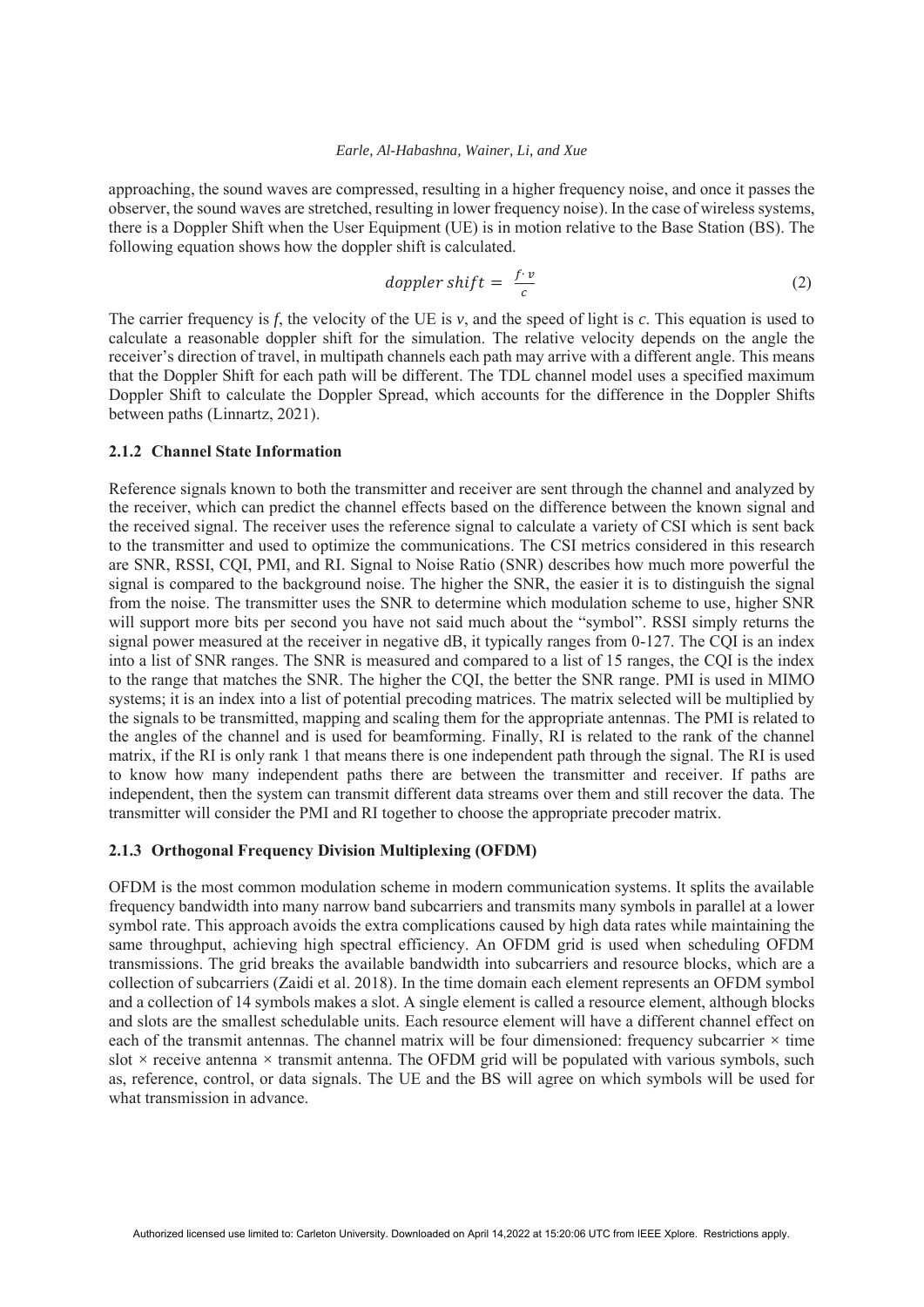#### **2.2 Machine Learning Applications in 5G Systems**

Machine Learning (ML) models are adaptive algorithms that make predictions based on a set of input features. A feature is any combination of measurements on the object of study. Due to the complex nature of 5G wireless systems, ML based approaches have become increasingly popular (Luo et al. 2020). A ML model must be "trained" using example data, including sample inputs and desired outputs. During training, the model tunes its internal parameters to increase the likelihood of correctly predicting the desired outputs. Next, it is important to test the model's accuracy. This is done by providing the model with inputs it has never seen and comparing the predictions with the expected outputs. There are two types of ML problems: classification and regression. Classification problems focus on fitting the observed feature set into discrete classes. Whereas regression problems involve trying to predict continuous values.

A Neural Network (NN) is a common non-linear statistical model used for ML. The NN is built as layers of nodes converting inputs into outputs; each NN consists of an input layer, one or more hidden layers, and an output layer. The number of hidden layers and the number of nodes in the hidden layers are parameters that can be tuned (Hastie, Tibshirani, and Friedman 2017). A NN with more than one hidden layer is known as a Deep Neural Networks (DNN). The Universal Approximation Theorem proved that an NN with one hidden layer can approximate any continuous function (Winkler and Le 2016). Therefore, any resulting DNN could be recreated with a single hidden layer if given enough nodes.

### **3 EXPERIMENT STRUCTURE**

In this study, a simulator for a 5G NR wireless system is built to generate datasets for training a NN that will predict path components using limited CSI. The simulator uses MATLAB's 5G toolbox for the channel model, signal modulation, frame structure, OFDM grid population, and some of the CSI calculations. The inputs to the simulator include channel model, carrier, frame count, doppler shift, and delay spread. The simulator takes the many parameters as inputs and is run in two ways: random input data within the acceptable range, or equally spaced data spanning the input space. The dataset generated for training spans the input space with finely grained steps and a high SNR ratio (20dB). The test set uses the random parameter generation to create unpredictable data for evaluating the model. The simulator outputs the calculated CSI, and path gains and delays present in the channel. The channel model used had a variable number of paths, with a maximum of 24. The simulation logs all the inputs and outputs for each frame in a csv file, padding the entries with less than 24 paths with delays of 0s and gains of -1000dB. Section 4 contains an in-depth description of the simulator and section 5 discusses the generated dataset.

The simulated datasets were used as training and testing data for ML models. The models' input features were the measured CSI. The model was trained to predict the path gains and delays. Once trained the models were run on the test data without knowledge of the path gains and delays. The predicted results were compared to the true values and two performance metrics were considered: Root Mean Squared Error (RMSE) and the Coefficient of Determination  $(R^2)$ . The models tried to predict 24 path components for each set of CSI, although only the 10 paths with the highest power were considered when calculating performance metrics. Different combinations of CSI were tested to determine which features were best. Additionally, NN with a varying number of nodes and hidden layers were tested. The NN with a single hidden layer and 40 hidden nodes was found to perform the best. The single hidden layer is further justified by the Universal Approximation Theorem. Results for the accuracy of the NN are presented in Section 5.

# **4 SIMULATOR DESIGN AND IMPLEMENTATION**

The channel simulator was developed to generate realistic test data to be used in this study. The channel simulator was programmed using MATLAB's 5G toolbox, which provides support for modeling, simulation, and verification of NR communication systems (MathWorks 2020). Two scripts were developed, the first simulates downlink CSI-RS, and the second is for uplink SRS symbols. This work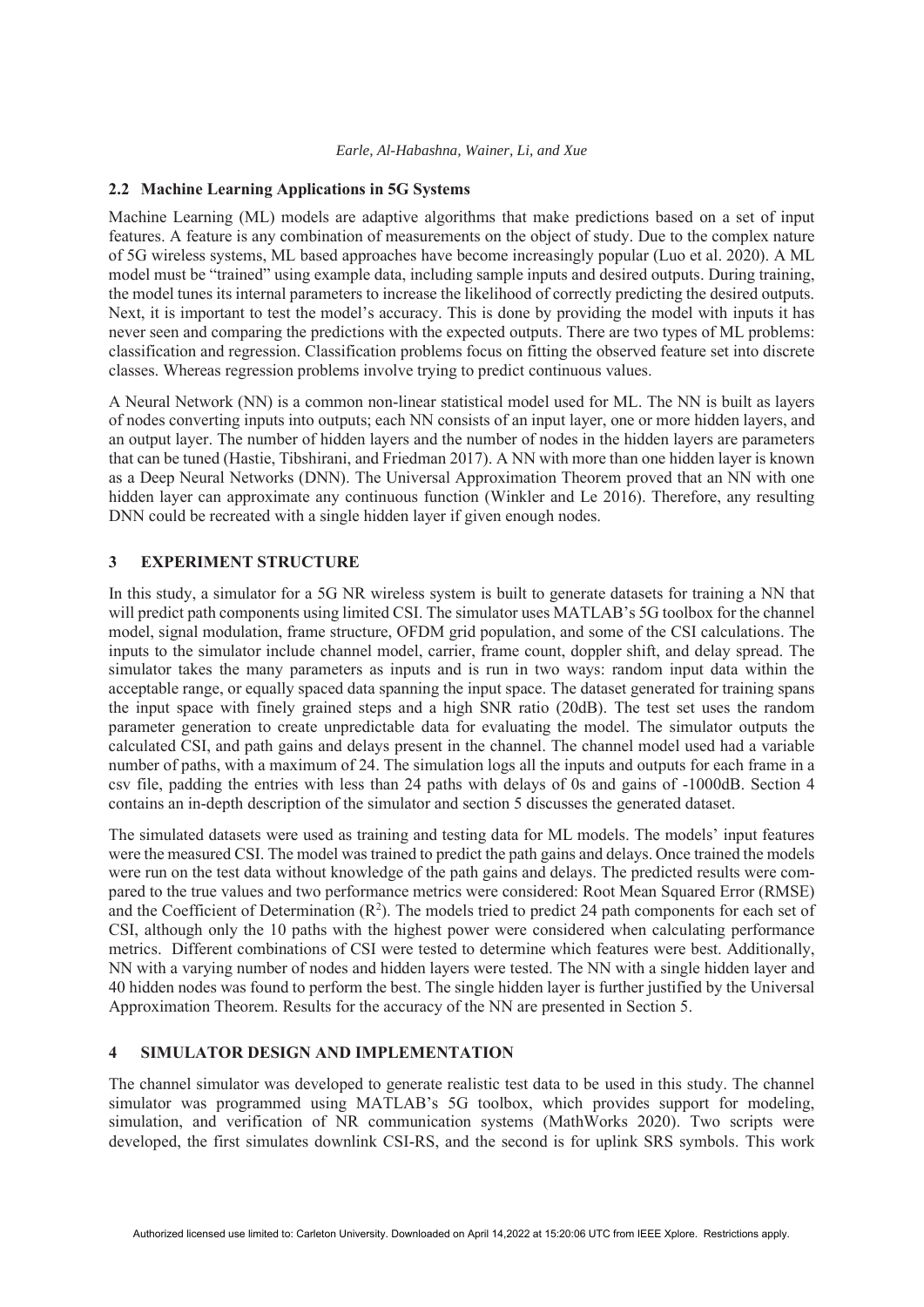focused on the data generated in the downlink direction. The remainder of this section will include design decisions, inputs, outputs.

# **4.1 Simulator Architecture**

The simulator emulates a 5G wireless system transmitting reference signals and calculating the CSI. An overview of the simulator is shown in Figure 1.



Figure 1: Simulator Block Diagram.

The simulation starts by creating an OFDM grid populated with reference symbols. The grid of symbols is modulated using MATLAB 5G Toolbox functions based on the configuration in the carrier object. The modulated signal is passed through the channel, resulting in an ideal received signal. The Free Space Pathloss equation shown in (1) is then applied to the signal to scale down the received power prior to adding Additive White Gaussian Noise. The received signal is then demodulated and used to calculate CSI. The channel conditions and resulting CSI are recorded and logged to the output file. This process is repeated for as many frames as desired.

# **4.2 Channel Parameters**

The script generates channel parameters in two ways: the first using a desired range and steps for each parameter, simulating all their combinations; the second generating a preset amount randomly within the range. The first method is to be used when generating training data, this way the training data spans the set of all possible channel parameters. While generating test datasets, the random distributions in the second method may better represent real channel conditions. The random parameter generation is limited to a uniform distribution.

The simulated datasets have variable doppler shift, delay spread, and channel profiles. Currently the datasets focus on maximum doppler shifts in the range of 10Hz to 220Hz. This range was derived using equation (2). A theoretical maximum speed (*v*) of 130km/h and a carrier frequency (f) of 2GHz was used. The range of delay spreads considered started at 10ns and went to 1000ns. The range was taken from table 1 as we wanted our training data to cover all reasonable delay spreads from (3GPP 2020). The script will simulate each TDL profile (A-E) for each of the given channel spreads and shifts.

# **4.3 Dataset Output**

The script aggregates the results from each simulation and saves them in excel spreadsheet. The headings for the dataset are shown in Table 2, along with a description of their value. The italic characters in the column names represent variables. The 'x' variable is the number of frequency ranges, the script simulates a system with 52 subcarriers. There are 4 subcarriers per frequency range, which goes from  $0 - 12$  (13x4 =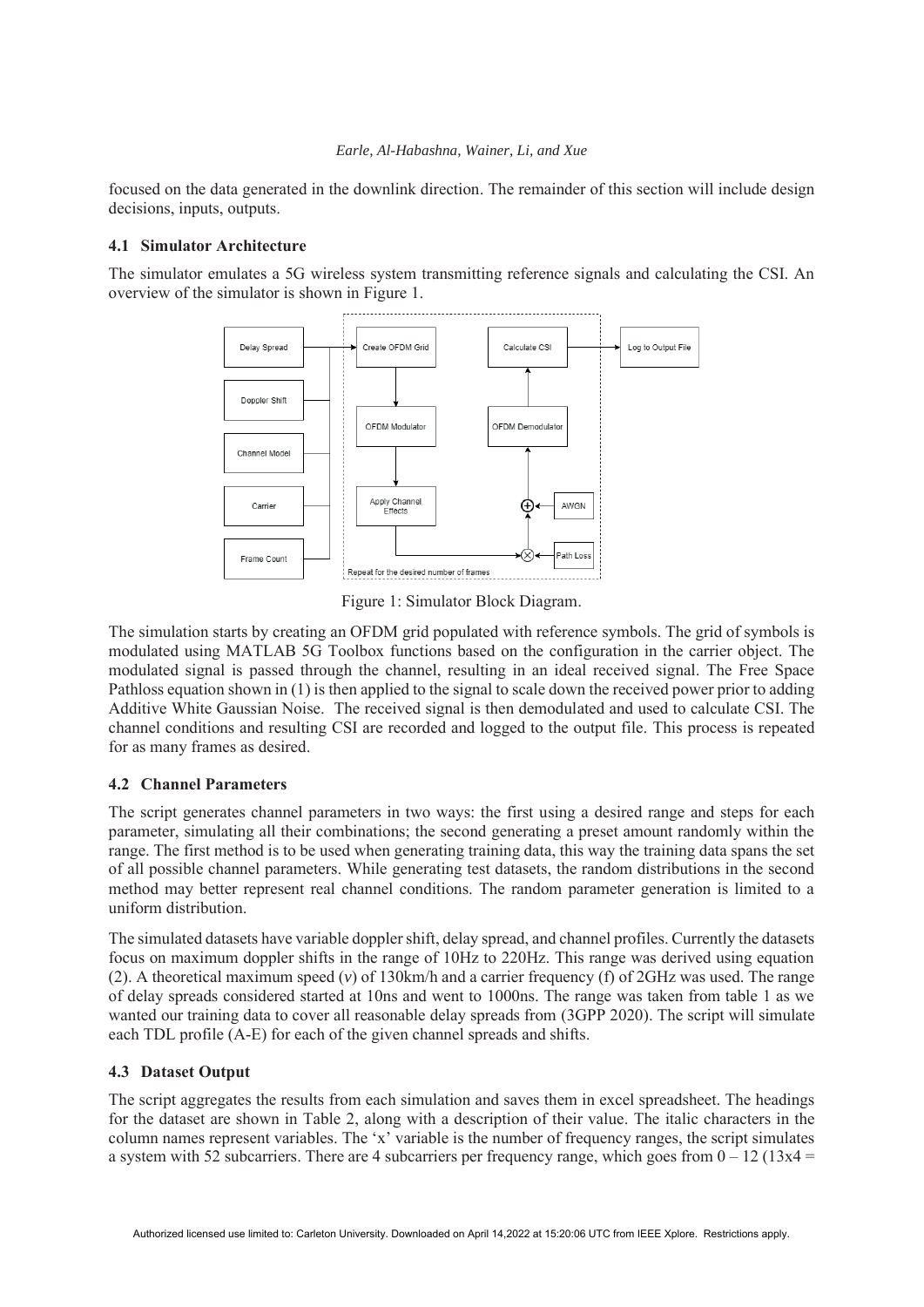52 subcarriers). The 'a' and 'b' represent transmit and receive antennas respectively, and this variable is used for the CQI for a given antenna pairing. The 'p' is for path number, different channel variants will have a different number of paths, typically ranging from 10-25. Finally, the 'y' is for the receive-antenna number.

| Column Name    | Description                                                                                                                                             |
|----------------|---------------------------------------------------------------------------------------------------------------------------------------------------------|
| Frame          | Fame number of the CSI reading                                                                                                                          |
| Slot           | Slot number of the CSI reading                                                                                                                          |
| Channel        | Channel model (TDL-A, CDL-C, etc)                                                                                                                       |
| Tx Ant         | Number of transmit antennas                                                                                                                             |
| Rx_Ant         | Number of receive antennas                                                                                                                              |
| Doppler Shift  | The maximum Doppler shift (Hz)                                                                                                                          |
| Delay Spread   | Desired delay spread (s)                                                                                                                                |
| $RI$ $FRx$     | Rank Indicator for each Frequency Range                                                                                                                 |
| PMI_FRx        | Precoder Matrix Indicator for each Frequency Range                                                                                                      |
| $CQI[ab]$ FRx  | Channel Quality Indicator for each antenna pair (inside []) and Frequency<br>Range.                                                                     |
| Path Delayp    | The path delays extracted from the channel model. The number of paths is not<br>uniform, if the path does not exist the delay value assigned is 0.      |
| Path Avg Gainp | The path gains extracted from the channel model. The number of paths is not<br>uniform, if the path does not exist the gain value assigned is -1000 db. |
| <b>RSRP</b> y  | Row vector of reported RSRP values for all CSI-RS resources, where each<br>element represents the maximum RSRP on each receive antenna.                 |
| <b>RSSI</b> y  | Row vector of reported RSSI values for all CSI-RS resources, where each<br>element represents the maximum RSRI on each receive antenna.                 |
| <b>RSRQy</b>   | Row vector of reported RSRQ values for all CSI-RS resources, where each<br>element represents the maximum RSRQ on each receive antenna.                 |

# **5 SIMULATIONS AND OBTAINED RESULTS**

This section starts with the simulation parameters and the obtained results. Thereafter, is a discussion of the developed models for channel reconstruction from CSI feedback. Finally, the results from the NN estimation of channel path gains and delays are presented.

The simulations use the TDL channel with varying profiles available in the MATLAB 5G toolbox. Each of the preset channel profiles were considered TDL-A to TDL-E, to capture the performance in a variety of channel conditions. Furthermore, the doppler shift and delay spread were varied across their range in fine grained steps. The doppler shift started as low as 30Hz, increasing by 10Hz steps until reaching the maximum value of 220Hz. The delay spread started at 10ns, increased by 10ns steps all the way to 1000ns. Each combination of the channel profiles, delay spreads, and doppler shifts was simulated for 18 frames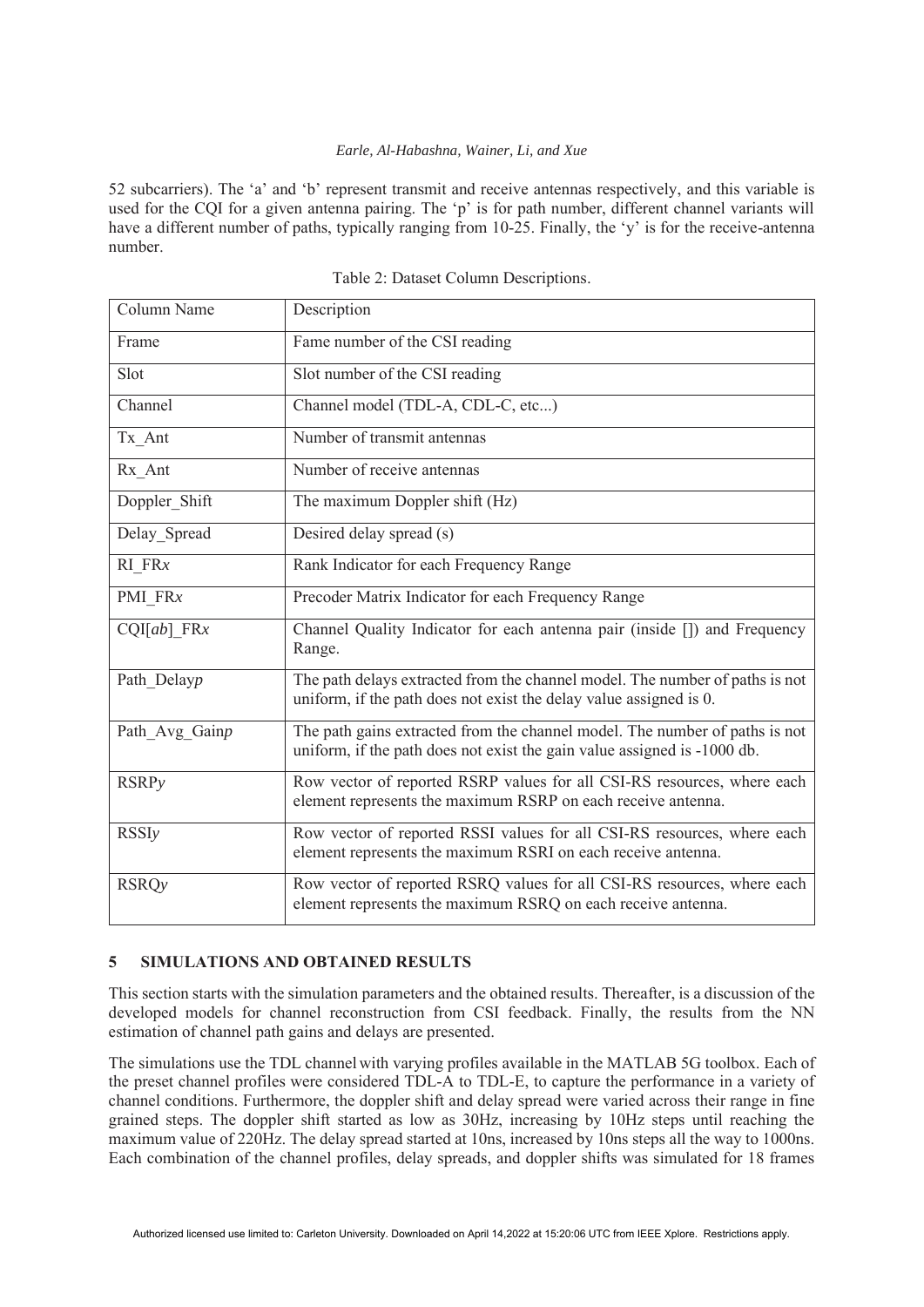containing reference signals. The channel state information was calculated and logged along with the simulator parameters and path components.

After collecting the data from the simulations, the data is cleaned and organized in a data frame that will be used to build the model. Tables 3 and 4 show a sample of the data frame generated. After preparing and cleaning the data frame, it is used to build a supervised learning model to predict the delays and gains of the different channel paths from the CSI feedback. NNs were used for this purpose. As can be seen from Tables 3 and 4, there are 24 paths of the used channel models, each has their own average gains and delays.

|        |          |         |         |          |          |             |          |              | Path 0 |          | Path 23 |
|--------|----------|---------|---------|----------|----------|-------------|----------|--------------|--------|----------|---------|
| RI_FRO |          | RI_FR12 | PMI_FR0 |          | PMI_FR12 | CQI[11]_FR0 |          | CQI[22]_FR12 | Delay  |          | Delay   |
|        |          |         |         |          |          | 4           |          | 5            |        |          |         |
| ำ      | $\cdots$ |         |         | $\cdots$ | 0        | 3           | $\cdots$ |              | 0      | $\cdots$ |         |
| า      |          |         |         |          |          | U           |          | 8            | U      |          |         |
| ∍      |          | ำ       |         |          |          | 0           |          | 9            |        |          |         |
| ำ      |          |         |         |          | 0        | 0           |          | 8            |        |          |         |
| า      |          |         |         |          | Ω        | 3           |          |              |        |          |         |
| ำ      |          |         | л       |          | Ω        | 3           |          |              |        |          |         |
| ำ      |          |         |         |          |          | 3           |          | 8            | U      |          |         |
| ำ      |          |         |         |          |          |             |          | 6            |        |          |         |

Table 3: Sample of the data frame (part-1).

| Table 4: Sample of the data frame (part-2). |  |  |  |  |  |
|---------------------------------------------|--|--|--|--|--|
|---------------------------------------------|--|--|--|--|--|

| Path 0  |          | Path 23 | RSRP1      | RSRP <sub>2</sub> |          |                   |         |                   |
|---------|----------|---------|------------|-------------------|----------|-------------------|---------|-------------------|
| Gain    |          | Gain    | (dBm)      | (dBm)             | RSSI1    | RSSI <sub>2</sub> | RSRQ1   | RSRQ <sub>2</sub> |
| $-13.4$ |          | $-1000$ | $-86.7729$ | $-93.3184$        | 3.29E-11 | 5.27E-11          | 0.91589 | 0.45948           |
| $-13.4$ | $\cdots$ | $-1000$ | $-85.7395$ | $-92.8659$        | 1.56E-10 | 4.03E-11          | 0.88646 | 0.66748           |
| $-13.4$ |          | $-1000$ | $-85.333$  | $-91.9726$        | 1.71E-10 | 4.55E-11          | 0.89134 | 0.72489           |
| $-13.4$ |          | $-1000$ | $-85.3428$ | $-91.5111$        | 1.70E-10 | 5.37E-11          | 0.89141 | 0.68337           |
| $-13.4$ |          | $-1000$ | $-85.7687$ | $-90.747$         | 1.55E-10 | 7.53E-11          | 0.88826 | 0.58172           |
| $-13.4$ |          | $-1000$ | $-86.7355$ | $-90.2949$        | 1.25E-10 | 9.41E-11          | 0.88201 | 0.51643           |
| $-13.4$ |          | $-1000$ | $-87.424$  | $-90.1842$        | 1.07E-10 | 9.95E-11          | 0.87838 | 0.50074           |
| $-13.4$ |          | $-1000$ | $-89.2049$ | $-90.1273$        | 7.16E-11 | 1.00E-10          | 0.87263 | 0.50515           |
| $-13.4$ |          | $-1000$ | $-91.4055$ | $-90.1683$        | 4.29E-11 | 8.86E-11          | 0.87791 | 0.56471           |

Tables 3 and 4 also show the different CSI feedback values used to build the model. First, when it comes to RI, there are 13 different values in each row. Each value is for a different subchannel. There are also 13 different PMI values in each row (one for each subchannel). Regarding CQI, there are 52 values in each row. As 2×2 MIMO is used in the simulations, we have 4 different groups of CQI values, i.e., one group for each input/output combination. In each group, there are 13 different values (one for each channel). There are also 2 values of RSRP, RSSI, and RSRQ values in each row (one for each antenna pairing).

As mentioned above, the goal is to build a model to estimate the gains and delays of the different channel paths from the CSI feedback. Many models were tested with different combinations of CSI values and the best results were obtained by training the model with all the RSSI, RSRQ, and CQI values as the dependent variables. The output of the model (independent variables) is the gains and delays for all the paths. Additionally, testing was done to determine the optimal depth and width of the hidden layers. It was concluded that one hidden layer performed best with 40.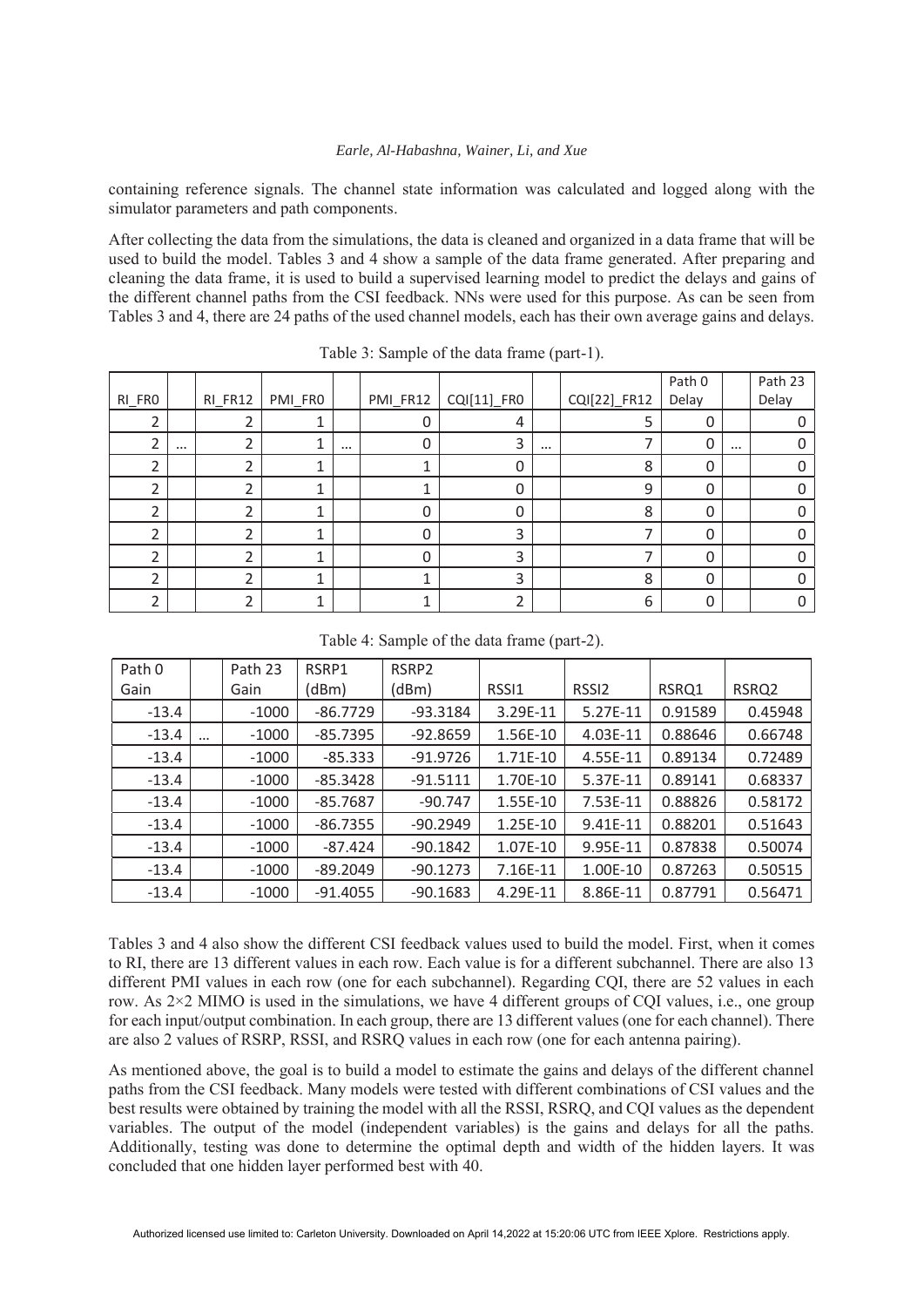The testing results from the trained model are shown in Figure 2. The true values (on the y-axis) are plotted against the predicted values (on x-axis) for the path delays. The image on the left is for the second path while the one on the right is for the third. Path one is omitted as this is the reference path and its delay relative to itself is always zero. The  $y = x$  line in the figures shows where all the points would lie if the classifier predicted each value perfectly (true value = predicted value). As can be seen in Figure 2, there is a strong correlation between the actual and predicted values of the delays, shown by most of the points lying close to the  $y = x$  line. Similar results are obtained for the remaining paths. The average RMSE of delay predictions of the first 10 paths is 9.599391e-08 seconds. Additionally, the  $R^2$  value for the delay predictions was 0.9664731, meaning almost all the variance was accounted for in the model.



Figure 2: Real vs. predicted delays of the second (left) and third (right) path.

Figure 3 shows the true values plotted against the predicted values for the path gains in the first and second paths. Although the figures show that some of the predicted values deviate from the actual values, further statistical analysis show that there are few outliers, and most of the predicted results are close to the true values. Results show that the average RMSE of gain predictions of the first 10 paths is 0.9862863 dB. This means that out of the total range of about 20 dB, the average error of estimated path gain values is less than 1 dB. The R<sup>2</sup> value for the gain predictions was 0.9818478, again showing that almost all the variance was accounted for in the model.



The results show that the path gains and delays can be predicted by partial CSI feedback. The models above were trained on a laptop with Quad-Core processor and 16GB RAM. More accurate results can be obtained with bigger data sets that can be trained with more powerful computational resources (e.g., on the cloud).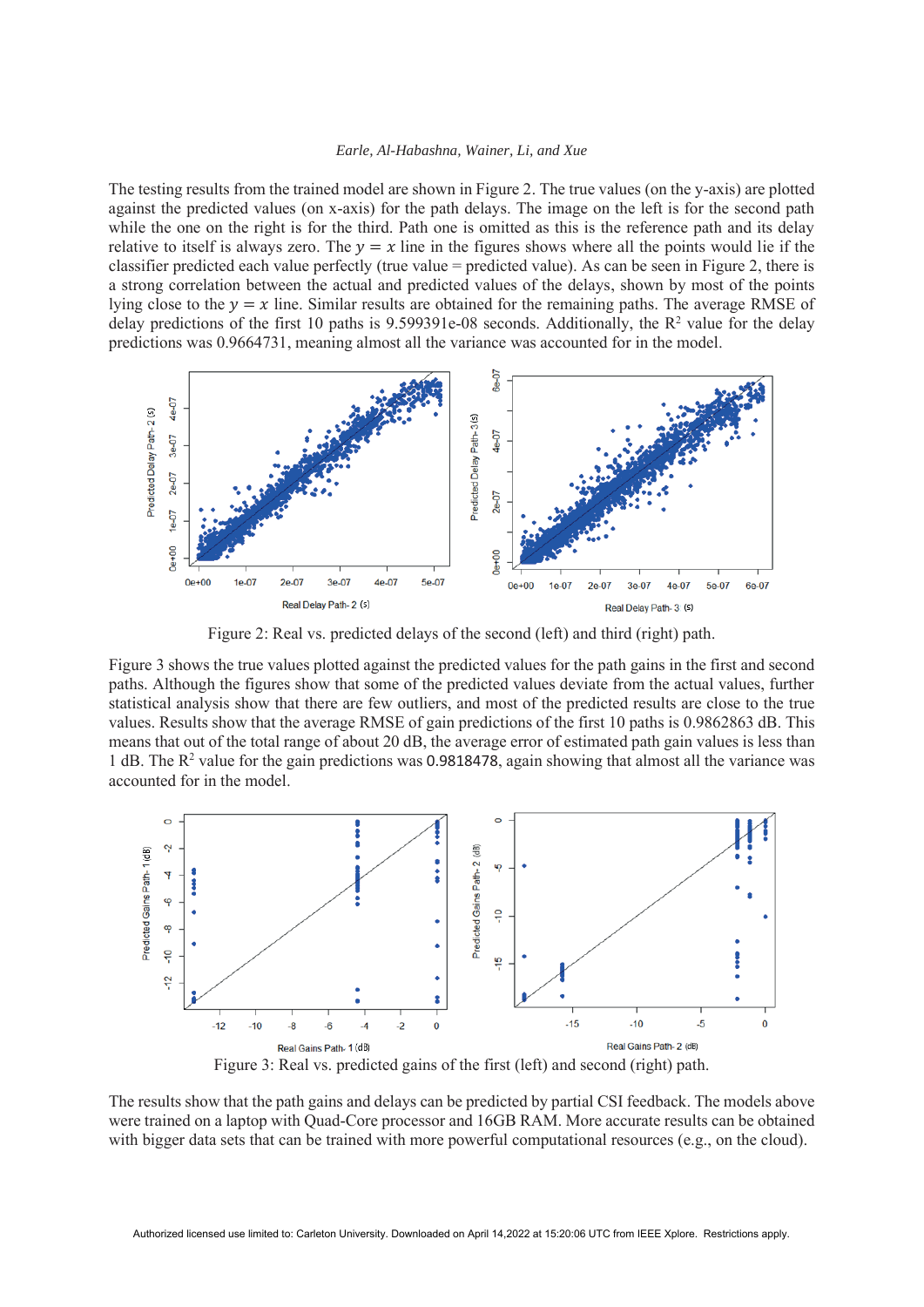### **6 CONCLUSION**

We presented a simulator developed using the MATLAB's 5G Toolbox and a Neural Network (NN) to predict 5G NR channel path gains and delays from limited CSI. Various combinations of channel conditions were simulated to generate a dataset of CSI, path gains and delays. The TDL channel model was used, along with free space pathloss and AWGN to emulate a real system. The CSI considered in this research was RI, RSSI, CQI, and PMI. The simulator was used to generate several datasets which were used for training and testing NNs in R. The ML models used the CSI as input features and predicted the gain and delay for each of the paths. These values were predicted since they can be used to reconstruct the channel matrix. Many NN were tested with varying input features, hidden layer depth and width; only the best performing model was presented here. The RMSE and  $R^2$  values were compared, and the best results came from using all the CSI with a single hidden layer and 40 hidden nodes. The NN showed promising accuracy considering the limited CSI used for training. In future work we will present the hyperparameter optimization, comparing the developed models and expanding to uplink channel sounding. Additionally, validation will be done using over the air data.

#### **REFERENCES**

- 3GPP. 2020. "Study on Channel Model for Frequencies from 0.5 to 100 GHz". Technical Report 38.901, 3rd Generation Partnership Project.
- Dahlman, E., Parkvall, S., and Skold, J. 2018. *The Next Generation Wireless Access Technology*. London: Elsevier Ltd.
- Han, Y., Hsu, T.-H., Wen, C.-K., Wong, K.-K., and Jin, S. 2019. "Efficient Downlink Channel Reconstruction for FDD Multi-Antenna Systems". *IEEE Transactions on Wireless Communications*, pp. 3161 - 3176.
- Hastie, T., Tibshirani, R., and Friedman, J. 2017. *The Elements of Statistical Learning: Data Mining, Inference, and Prediction*. Springer-Verlag.
- Li, M., Han, Y., Li, X., Wen, C.-K., and Jin, S. 2020. "Deep Learning Based Fast Downlink Channel Reconstruction for FDD Massive MIMO Systems". 2020 In *IEEE Wireless Communications and Networking Conference*, pp. 1-6. Seoul, Korea, IEEE Electronic Library.
- Linnartz, J. P. 1995. *Doppler spectrum*. www.wirelesscommunication.nl/reference/chaptr03/fading/doppler.html. Accessed 2021, Mar. 22.
- Liu, A., Lau, V., and Dai, W. 2016. "Joint Burst LASSO for Sparse Channel Estimation in Multi-User Massive MIMO". In *IEEE International Conference on Communications (ICC)*. Kuala Lumpur, Malaysia, IEEE Electronic Library.
- Luo, C., Ji, J., Wang, Q., Chen, X., and Li, P. 2020. "Channel State Information Prediction for 5G Wireless Communications: A Deep Learning Approach". *IEEE transactions on network science and engineering* vol. 7, no. 1, pp. 227–236.
- MathWorks. 2020. "5G Toolbox". www.mathworks.com/products/5g.html. Accessed 2020, Dec 18.
- Mawatwal, K., Sen, D., and Roy, R. 2020. "Performance Analysis of a SAGE-Based Semi-Blind Channel Estimator for Pilot Contaminated MU Massive MIMO Systems". *IEEE Access*, vol. 8, pp. 46682- 46700.
- Ryu, J. 2020. *LTE Basic Procedure: Precoding*. www.sharetechnote.com/html/BasicProcedure\_LTE\_PHY\_Precoding.html. Accessed 2020, Dec 18
- Tse, D., and Viswanat, P. 2004. *Fundamentals of Wireless Communication*. Cambridge, United Kingdom: Cambridge University Press.
- Winkler, D. A., and Le, T. C. 2016. "Performance of Deep and Shallow Neural Networks, the Universal Approximation Theorem, Activity Cliffs, and QSAR". *Molecular Informatics* vol. 36, no. 1-2.